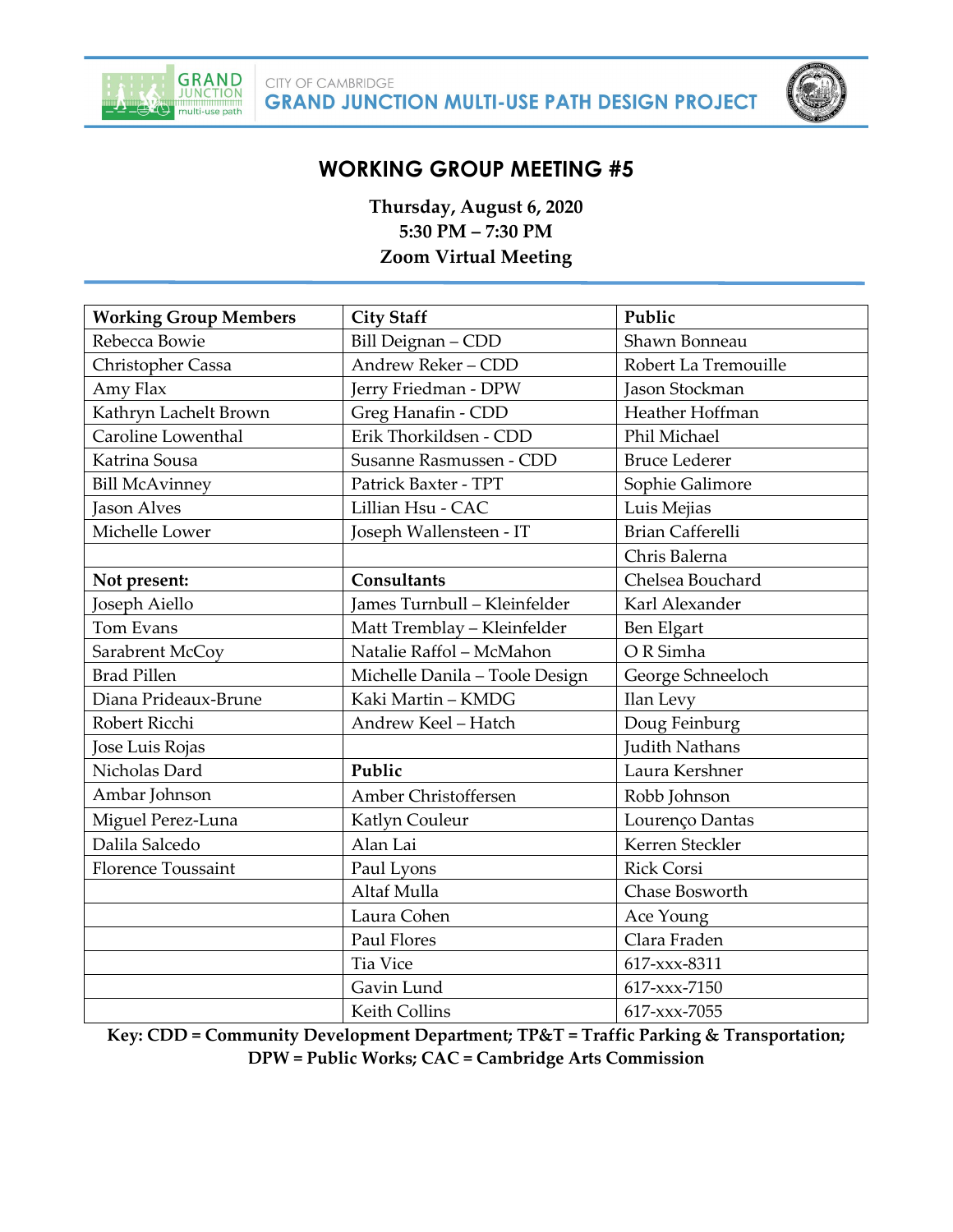The following is a meeting summary of the Working Group Meeting #5 for the City of Cambridge's Grand Junction Multi-Use Path and Conceptual Transit Design Project. For more information see [https://www.cambridgema.gov/CDD/Projects/Transportation/GrandJunctionPathway](https://urldefense.proofpoint.com/v2/url?u=https-3A__www.cambridgema.gov_CDD_Projects_Transportation_GrandJunctionPathway&d=DwMFAg&c=Wcuf9k1_EBHeUkWddeRrap9w7owjHzm9fTmkRSxmUBs&r=IJFRE7ILXWrX_o9-PqaKJplEm2jRiFDY8Ujd8vdEdW0&m=ejtaoQpi7VJQCaWQyBR9KcYdbxxjVONNLDEKaZ7GjvI&s=2tOxScDTiqo2hRXyjW85D6VU-1kCxRtZWJTjkanz-II&e=)

#### **Introductions and Welcome**

The meeting was initiated by Bill Deignan, Transportation Program Manager, City of Cambridge, opened the meeting with a brief introduction of the virtual platform, agenda, project team, and City staff. Andy Reker, Transit Planner, City of Cambridge, noted the Working Group members in attendance. The ground rules for the virtual meeting were described with Working Group members periodically given an opportunity for ask questions and comment throughout the presentation, while members of the public were asked to submit questions in writing or wait until the public comment period.

#### **Project Recap**

Bill continued with a recap of the project purpose – to design a multiuse path adjacent to the Grand Junction railroad corridor. He also reviewed the limits of the project, from the Somerville line to just above Memorial Drive in Cambridge. Eventually the intent of this project combined with other future projects is to make regional connections to the Somerville Community Path to the north at the Green Line Extension and across the Charles River to the Paul Dudley White path and facilities as part of the Allston I-90 Interchange project to the west/south.

Despite a pause in Working Group meetings, the City has met with the project team and stakeholders to address urban design, public art, lighting, and have been coordinating with ongoing development projects. Bill referenced the MIT computing center between Mass. Ave and Main Street, a dorm project in the Fort Washington Park area, and Alexandria Real Estates project at 325 Binney Street as examples.

Chris Cassa asked if the MBTA section of the path had been resolved. Bill responded that there is no particular problem to be solved, but at each phase of the project there will be a process of addressing questions as they arise.

Bill continued with an overview of the schedule. The project team is now finishing conceptual design and moving into 25% design this fall. The sixth Working Group meeting will take place in the fall or early winter, which will be followed by a community meeting. At that point, 25% design plans will be submitted to agencies in early winter with the expectation that comments will be received in late winter/spring 2021. The remainder of the design will largely be completed through the rest of 2021.

Bill then reviewed what was heard in previous meetings and key take-aways. At the previous meeting in December 2019, the Working Group reviewed concepts for crossings and intersections.

#### **Urban Design, Public Art, and Lighting Concepts**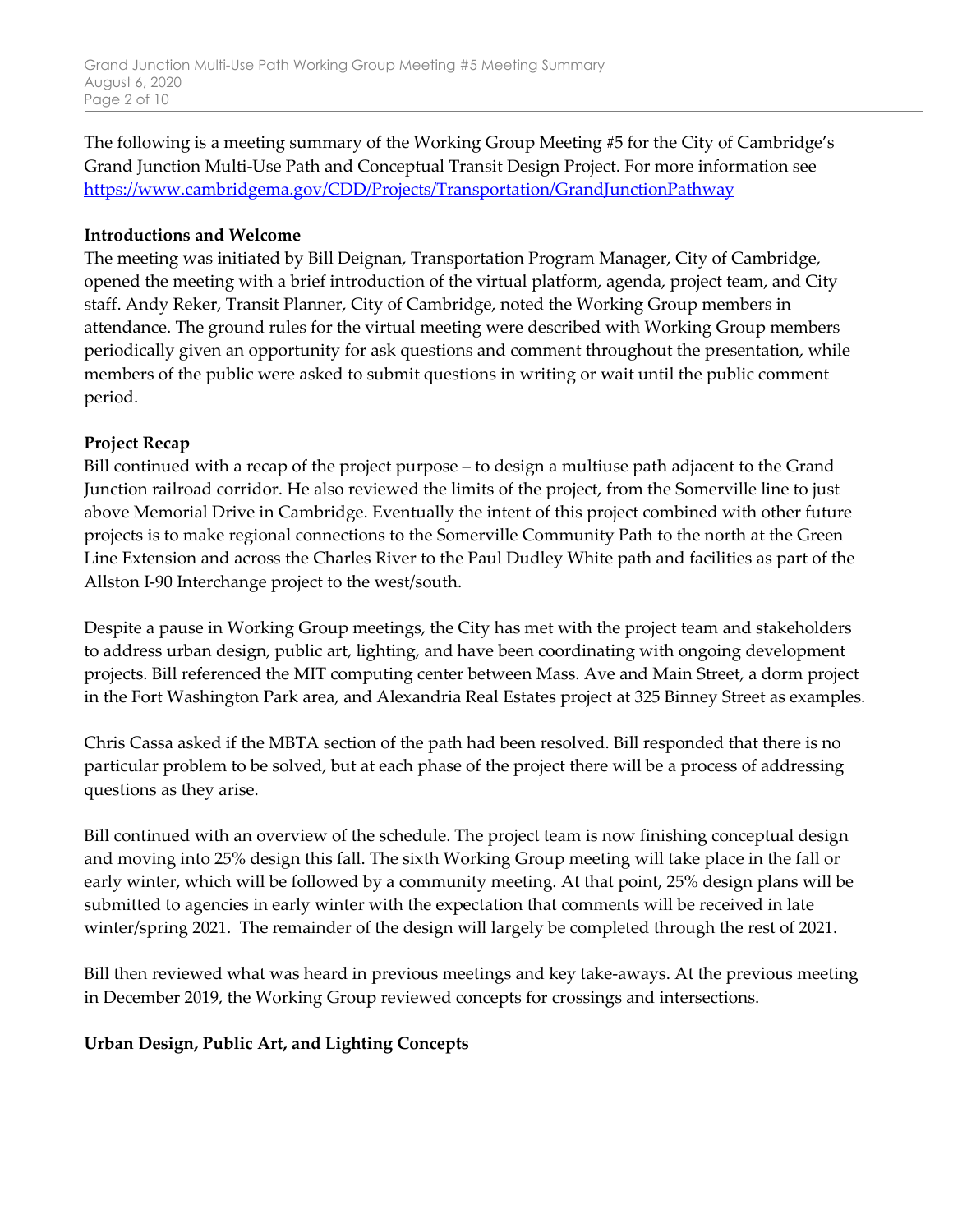Kaki Martin, Klopfer Martin Design Group, provided an overview of placemaking, urban design, and public art strategies for the corridor. The team will use a "kit of parts" strategy consisting of elements that can be deployed along the corridor, sometimes evenly (i.e. lightly) and sometimes more sporadically (i.e. furnishings). Kaki focused on lighting fixture options and a series of fencing options that incorporated public art for this meeting.

Kaki reviewed cross-section changes from south to north, as the team is getting into next level of detail:

- Cambridgeport: Most opportunities for planting and elaboration on existing open spaces. Representative of typical cross section for path, with the preferred 14' width for the path based on new guidance from bicycle and pedestrian design guides. A 2' shoulder is provided on both sides of the path, and another 2' for a fin fence to provide separation from the path and rail corridor.
- MIT Campus: Bounded by MIT facilities ROW on the left. Path narrows to 10' keeping the standard 2' shoulder on each side and the 2' for the fin fence. From Mass Ave. to Main Street the path can widen back to 14'.
- Binney Street: The path is constrained again at 10'. The team will look foot by foot to find opportunities to add urban design and placemaking elements. Due to the limited ROW; easements may be needed.
- North of Cambridge Street: Path switches to east side of tracks and expands back to the preferred width of 14' wide.

Questions/Comments were taken from several Working Group Members:

- Chris Cassa asked if there is room in the Cambridgeport section to have trees on both sides of the path. Kaki responded that the team will take this into consideration.
- Caroline Lowenthal asked if the tree area in the Cambridgeport section could be used for furnishings or other design elements. James Turnbull, Kleinfelder, responded that it's all MassDOT ROW, but the team believes they will be able to introduce more urban design elements like seating and plantings.

Kaki continued on to discuss public art. There are opportunities for art at the nine crossings/entry points to the corridor, but also along the corridor itself. She reviewed the idea of a lenticular mural/fence to incorporate art along the length of the corridor. The lenticular fence included a faceted solid base and mural applied to angled fins extending vertically 4'-6'depending on the height of the base. The project team analyzed sight lines, also known as a viewshed analysis, along neighboring streets and along the path, to understand how to maximize the visibility of public art in particular locations. With limited public art dollars, the intent is to locate murals in the most visible and most traveled places. Of the nine entry points, six have a high impact (see slide 26). The viewshed analysis (slides 27-29) show visual impact, with the deepest red signifying the most impact.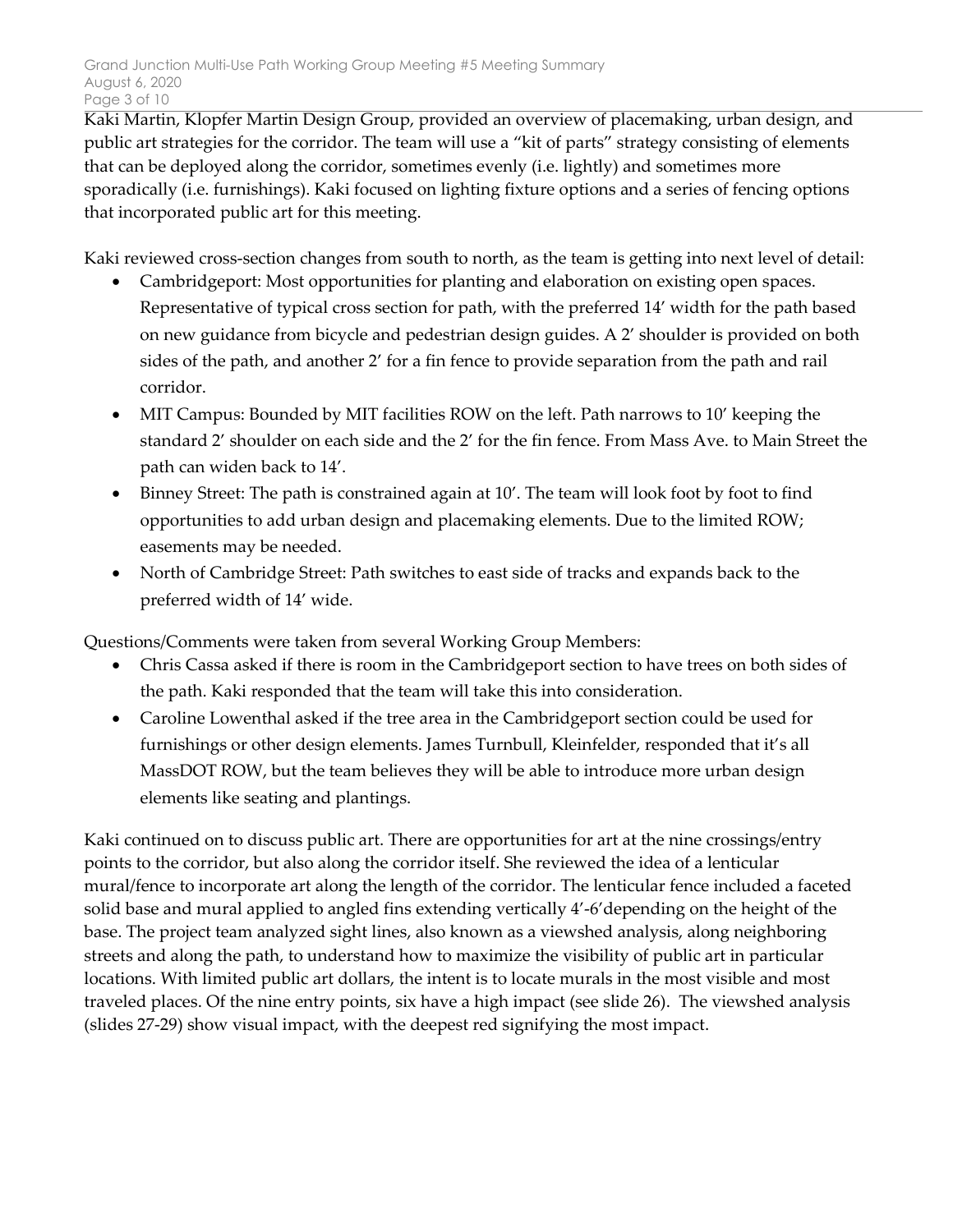Next, Kaki showed concept level ideas of how to translate precedent images of a fin fence/lenticular mural into strategy relevant to this location. She reviewed the primary goals for fencing, paramount of which is to provide the required barrier between the path and tracks. In addition to addressing safety, the fence/mural can also be used to provide identify and as a wayfinding tool.

Questions/Comments were taken from several Working Group Members:

- Jason Alves asked if there are/could be any noise mitigation benefits to the fence, and also asked if the 2' buffer space in the Binney Street section where the path is only 10' could be added to the path. Kaki responded that the 2' buffer is necessary between the path and vertical objects bounding the path. James added that the 2' buffer is also needed to provide transition space into the existing grading on the left to make sure bike pedals and handle bars do not strike the fence causing potential injury to the rider. Bill responded that they have not yet considered using the fence as a noise barrier, but can think more about it. This would likely mean a more solid fence. Susanne Rasmussen, City of Cambridge Director of Environmental and Transportation Planning, added that any future rail would be electric light rail, not commuter rail, and so would have a lower noise level than a commuter rail train.
- Caroline Lowenthal suggested that using the fence as a place to put maps for way finding could be added as a goal. Kaki agreed.
- Chris Cassa commented that if the fence it not optional he would prefer not to see a large amount of the budget go to a fence that is not attractive. Kaki responded that it is an on-going discussion of how to allocate the project budget and that a cost estimate would be completed as the project moves forward.

Kaki continued by showing four ideas that project team created that involve an overlay of art on fencing that meets the fencing goals by providing repetition and being cost effective:

- 1. Faceted Concrete Base with Fins Perpendicular (to the path of travel along the trail): The concrete base is painted and fins applied on top of it. The fin height can change along the corridor depending on sight line needs of each area. The concrete base can be installed with less excavation than a typical post and beam fence, making it a cost effective option for labor and installation. Cost savings may also be found through repetition of the fence design elements, in comparison to installing a fully custom fence along the length of the corridor.
- 2. Faceted Concrete Base with Angled Fins: Angled fins (not 90 degrees) would have the effect of the murals blending together from one panel to the next, but may feel less transparent. This option would require less fins. The angle of the A hybrid option is also possible to provide more or less transparency depending on the location.
- 3. Curb Height Base with Perpendicular Fins: The base would be 4-6" high, which would provide more transparency and more mural canvas with longer fins. There could be greater construction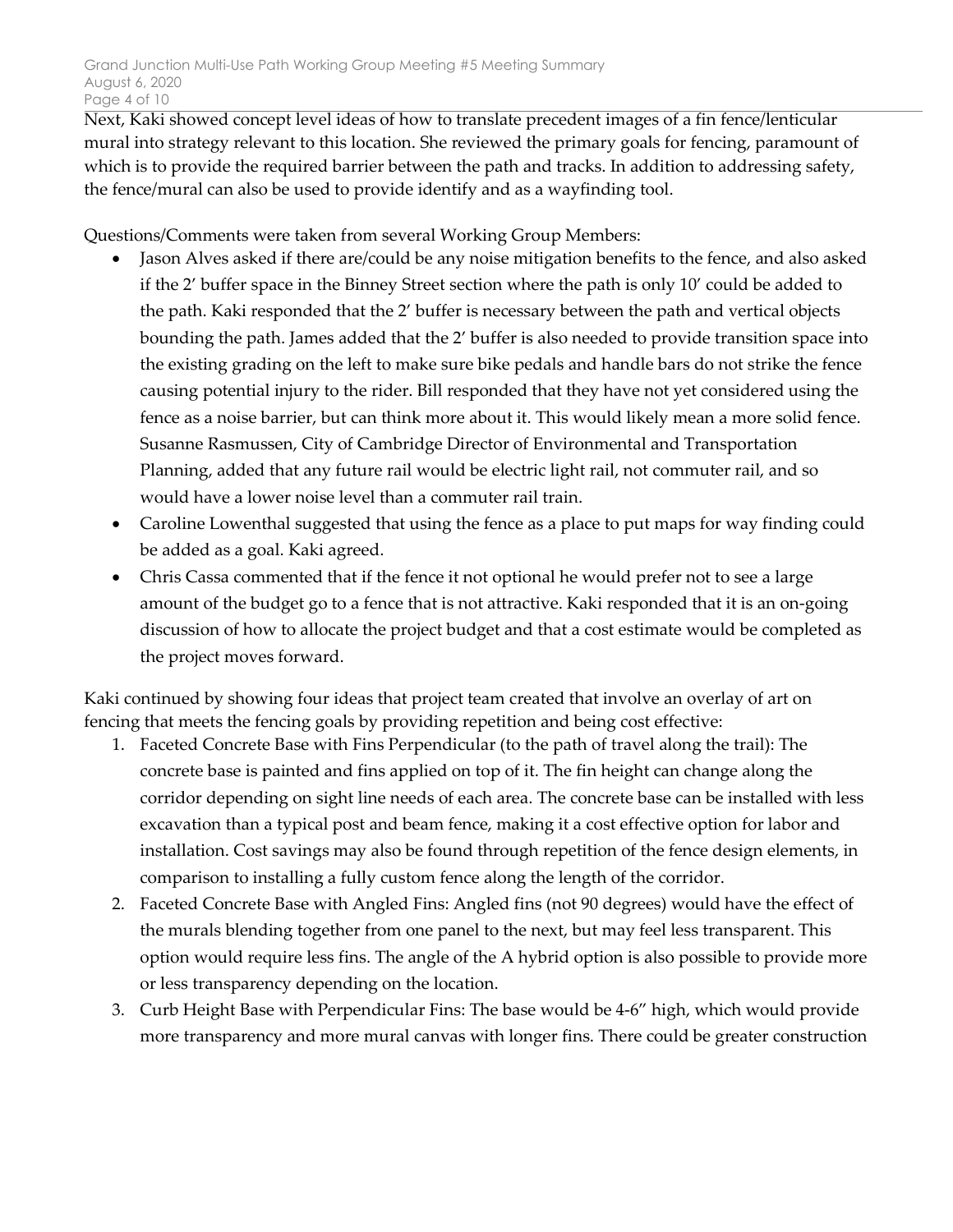challenges than with a thicker concrete base. The art on the fins would also be more vulnerable to snow and dirt the closer the fins are to the ground.

4. Curb Height Base with Angled Fins: This is essentially the same lower base as #3, but with angled fins.

Questions/Comments were taken from several Working Group Members:

- Rebecca Bowie asked if it was possible to see the mural when walking down the path with the 90-degree fin orientation. Kaki responded that the view shown is modeled accurately in 3D with the perpendicular angle. What varies between the angled and perpendicular fins is the length of time you will be able to see the mural when going the same speed. The team will be fine tuning strategies to optimize the angle of the fins for mural visibility and the feel transparency through the rail corridor on the other side of the fence.
- Kathryn Brown asked if graphics on the fins will be computer generated or if there is opportunity to work with local Cambridge artists. Kaki responded that there is opportunity; the intent is to diversity and expand the number of artists participating in the mural program. Kathryn also asked if there will be any public art that is not murals, such as sculptures, things to climb on, etc. Kaki responded that public art dollars are limited, but the team is trying to stretch them and will add other art elements to the list.
- Bill McAvinney commented that more damage may happen with the low base and the concrete base is more durable. The low base would only increase visibility of the railroad track.
- Chris Cassa commented that there is a push in East Cambridge for Neighborways and asked about local people being able to draw in intersections on the ground, particularly at Little Binney. Kaki responded that the project team will look into this idea.

The members of the Working Group and public were asked a check-in question on public art, with the following results:

As budget allows, where would you most like to see public art incorporated along the Grand Junction Path?

- Along straightaways: 13%
- At entry points and crossings: 25%
- A mix of both:  $63\%$
- Not sure:  $0\%$

Kaki continued by reviewing path lighting, which will be applied consistently along the corridor to ensure everyone feels safe on the path. There are two city standards for lights: Selux Saturn and Cree Edge, as seen on the Waverley Path and Loughrey Walkway, respectively. Bill added that lighting may not be decided by the project team or City, as the MBTA may have strong opinions on the lights used.

The members of the Working Group and public were asked a check-in question on lighting, with the following results: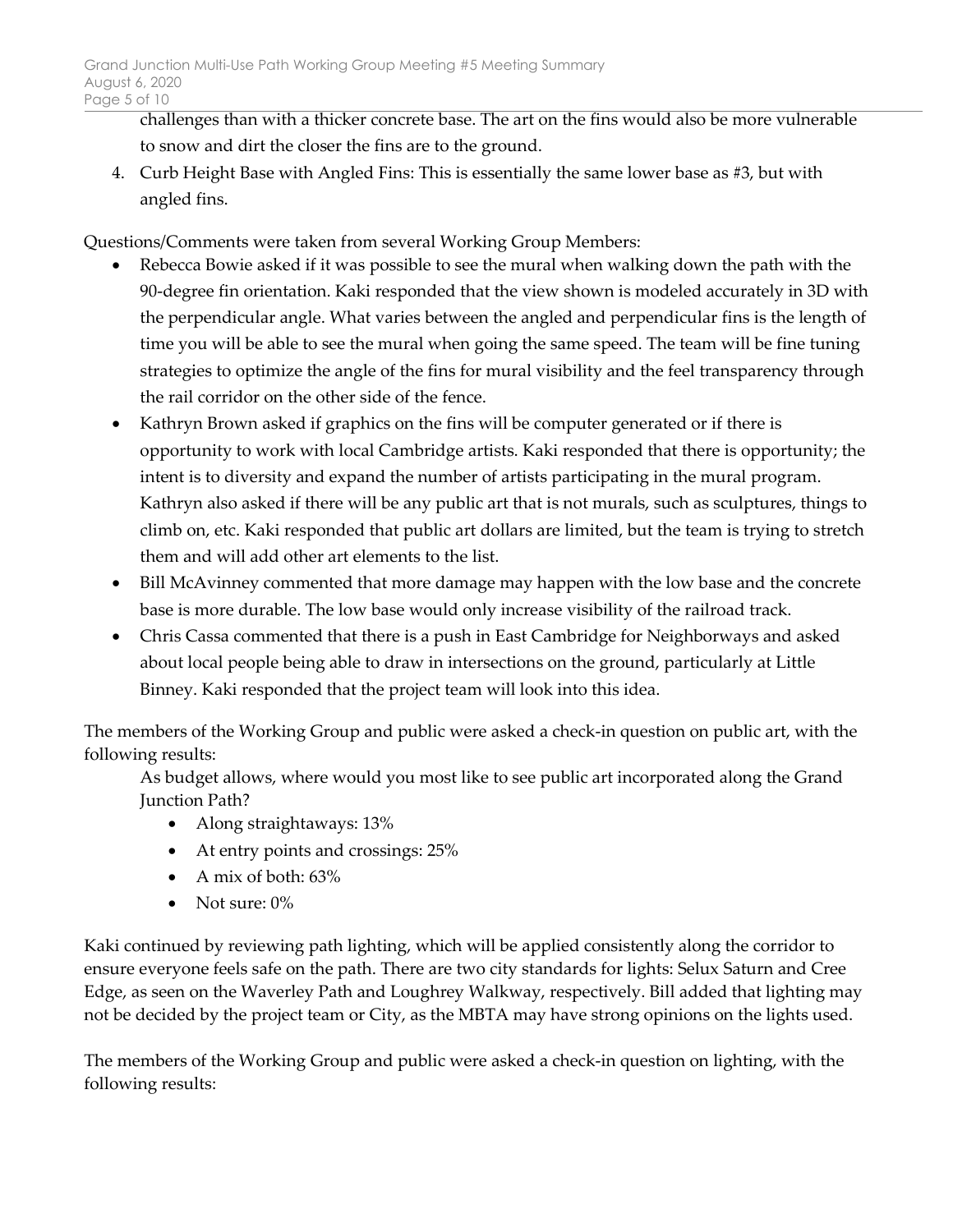Which path lighting fixture option do you prefer?

- Selux Saturn: 33%
- Cree Edge: 17%
- No strong feeling: 50%

## **Tree Inventory Update**

Andrew Keele, Hatch Associates, provided an update on the tree inventory along the corridor. The tree inventory for several segments of the corridor was shown to provide an example of how the project team is evaluating trees and identifying planting opportunities. In general, stumps or dead trees, and invasive tress will be removed while other healthy trees that conflict with the path, will potentially be transplanted to new locations along the path. Tress in good condition will remain, and the project team will look to see where new trees may be planted both in the corridor and in adjacent properties.

Waverly Street was called out as one of the best opportunities for new trees. A thin green strip that runs along the path near Fort Washington Park is another opportunity, as well as an expansive green space towards MIT. Near MIT, a number of different subsurface utilities will pose challenges to tree planting. North of Binney Street there are a large number of tree transplant candidates.

Questions/Comments were taken from several Working Group Members:

- Bill McAvinney asked which side of the fence the lighting would be on. Kaki responded that that is still to be determined.
- Michelle Lower asked if the slide showing the light shielding is accurate and if leaving the lights on would be an issue for neighbors in some stretches. Kaki responded saying that both lighting options have the option for focusing the light on the path while minimizing adjacent light pollution. It was also noted that both fixtures have remote control features.
- Jason Alves asked if a section was skipped on plantings. James responded that they intentionally only highlighted key areas. The full tree inventory plans can be posted with the presentation online. Bill added that the inventory will get paired with a planting plan in the future.
- Caroline Lowenthal commented that East Cambridge has the least tree cover in the city and would like to support choosing trees over other elements if there are trade-offs.
- Jason Alves asked if it would be possible to plan trees on abutting properties in the section between Binney Street and Cambridge Street if there is not enough space on the path. Bill responded that the City has a back of sidewalk tree planting program where they offer to plant trees on private property where the owner commits to maintenance and that can potentially be offered here.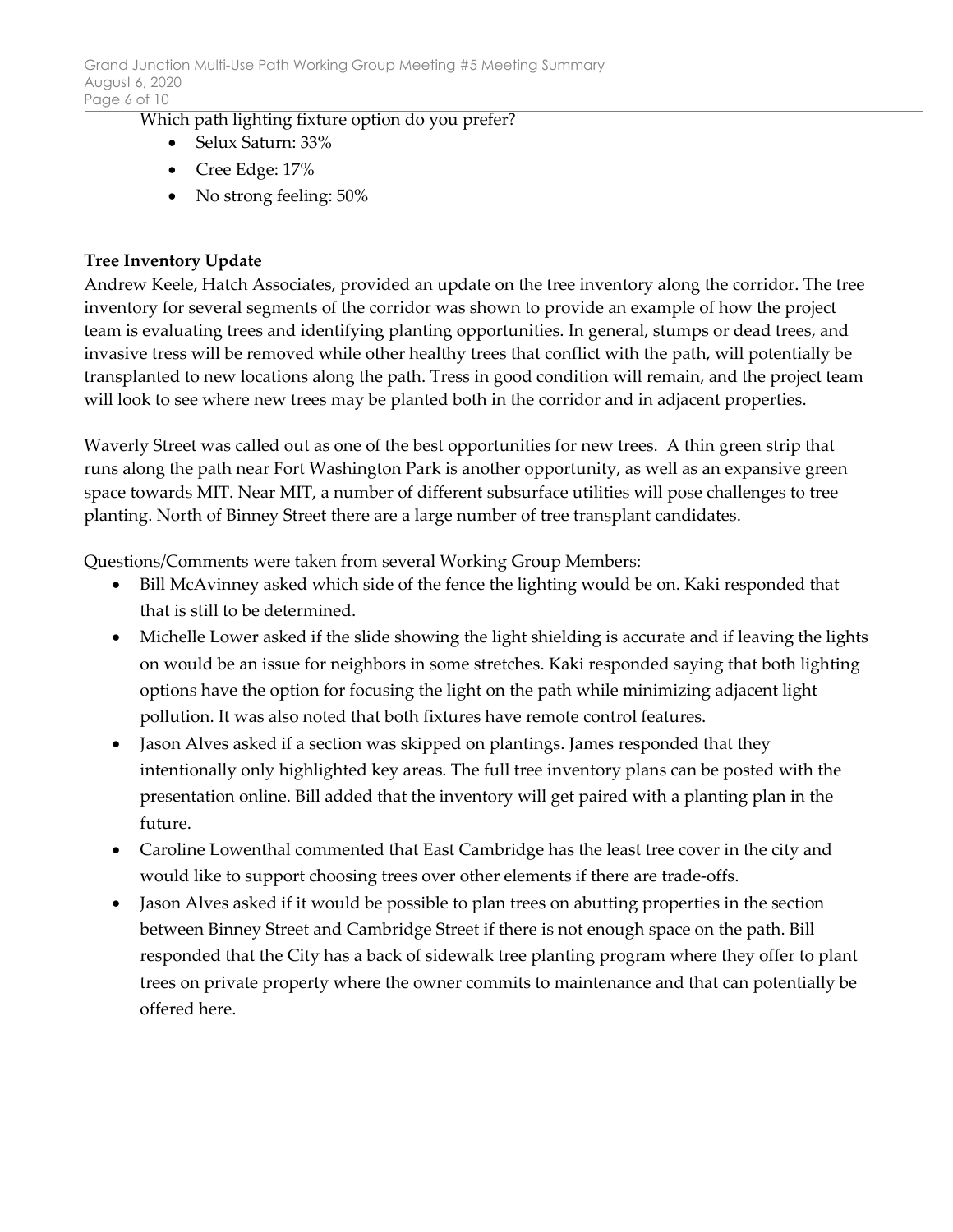• Chris Cassa commented that there is an opportunity to reach out to large developments for landscaping against the tracks. There was a recent thread on "See Click Fix" regarding complaints of a concrete path between Cambridge Street and Medford Street.

Andrew explained that there are a number of different considerations for tree planting the project team will take into account when moving the design forward. These include path narrowness, weather, salt use, wind, canopy coverage, habitat value, heat stress resistance, and species diversity.

# **Intersection Analysis Update**

Michelle Danila, Toole Design, provided an update on the intersection analysis completed to date. The intersection with Broadway was not included as it is part of another project. The focus of the update was how intersections operate when the path is crossing:

- Mass Ave between Albany St/Vassar St: Vehicles will be stopped before the crossing so as not to block the path. Bicyclists and pedestrians on Mass. Ave. will be able to access the path during this phase.
- Main St & Vassar St/Galileo Galilei Way: Path users will cross at the intersection in a protected phase. Right turns will be stopped while path users are crossing.
- Binney Street "Little Binney": At this location the path switches from the east side to the west side of the tracks. Due to roadway characteristics and volumes, a raised intersection with a Rectangular Rapid Flash Beacon (RRFB) is recommended. An RRFB is activated by path users which will have warning lights to alert vehicles to yield. The City will coordinate with the adjacent development site, which is looking to provide a separated bicycle lane on the eastern edge of Binney Street, so that a seamless connection is provided to the path.
- Cambridge Street: At this location the path switches from the west side to the east side. The project team is recommending relocating the existing crosswalk and combining it with the path crossing. They are also looking at signalizing Cardinal Medeiros Avenue at Cambridge Street so that intersections can be coordinated and optimized. On-road bicyclists will connect to the path in a mixing zone on the sidewalk.

Questions and comments were taken from several Working Group Members:

- Caroline Lowenthal commented that adding a traffic light at Cardinal Medeiros is a great idea.
- Amy Flax commented that having protected pedestrian and bicycle crossings without turning cars is a great idea.
- Rebecca Bowie asked if the Cambridgeport south section of the path is now fully funded. Bill responded that this is not yet known because a full cost estimate for the project will not be developed until 25% design. The City received some additional funding as part of the re-zoning commitment in the Binney Street area. The goal will be to build as much as possible. Rebecca followed up asking if it is possible to spend more money on beautification rather than extending the path. Bill responded that is possible.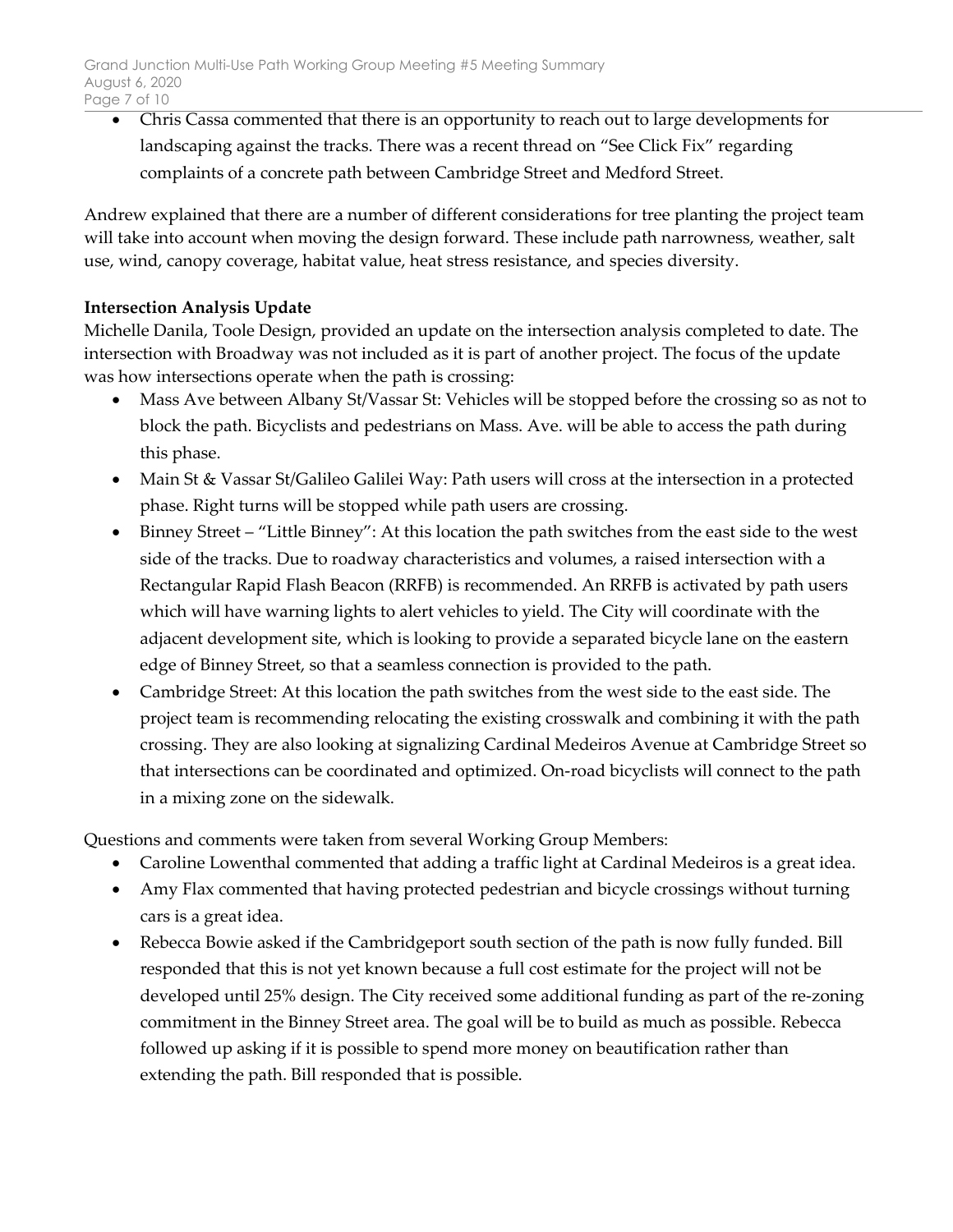- Bill McAvinney asked if the Binney Street RRFB crossing would be automated for a push button. Michele responded that they will look into if it's possible to have an automated RRFB. Bill McAvinney said he believes one is used on the Minuteman Bikeway.
- Chris Cassa asked if there has been discussion regarding the Grand Junction path under the BU Bridge. Bill responded that there has been discussion in terms of the Allston/I-90 project. There may be opportunity for the MBTA to rebuild the bridge, but it is all currently uncertain.

# **Public Comment**

Questions were submitted via the "Q&A" feature of Zoom throughout the meeting. The following questions were addressed live during the public comment period:

- Ilan Levy: On paths around the Charles River/MIT, as well as what was described today, there is no shade anywhere. Biking and walking can get hot, so there should be protection from weather. The path also looks more industrial and less welcoming.
	- o Bill responded that the City is trying to maximize shade wherever possible, but it is a tight corridor. They will look for opportunities within and outside the corridor to maximize tree canopy.
- Luis Mejas: Is there an opportunity to create access to the path north or west to the stretch between Binney Street and Cambridge Street? This is a long stretch with no access points.
	- o Bill responded that it is a challenge to get public access through private property. The City is looking to see if there are any public access points that come close, and is also talking to neighbors so although no locations have been identified, it's not off the table.
- Robert La Tremouille: This project will be extremely destructive if it goes south of Memorial Drive (to I-90 project). Hope to see connections made via Henry Street to Vassar Street or MIT's suggestion of a connection at Fort Washington Park to connect to Memorial Drive.
- O R Simha (responding to the idea of additional pedestrian crossings of the railroad): Was involved in establishing a pedestrian crossing at Fort Washington Park, so it is possible. It took a combination of political will and cooperation of people on both sides.
- O R Simha: Was the potential for backups across the Harvard Bridge into Boston and Boston traffic conditions taken into account as a result of the installations proposed?
	- o Bill responded that there was analysis in VISSM and all operations on Mass Ave. were examined. The analysis did not show a great increase in queuing into Boston. The crossing at Mass. Ave. is not adding time that traffic is stopped, but changing where traffic is stopped by holding it back outside of intersections.
- O R Simha: Will any of the prospective transit or rail proposals require catenary structures for power to the transit vehicles?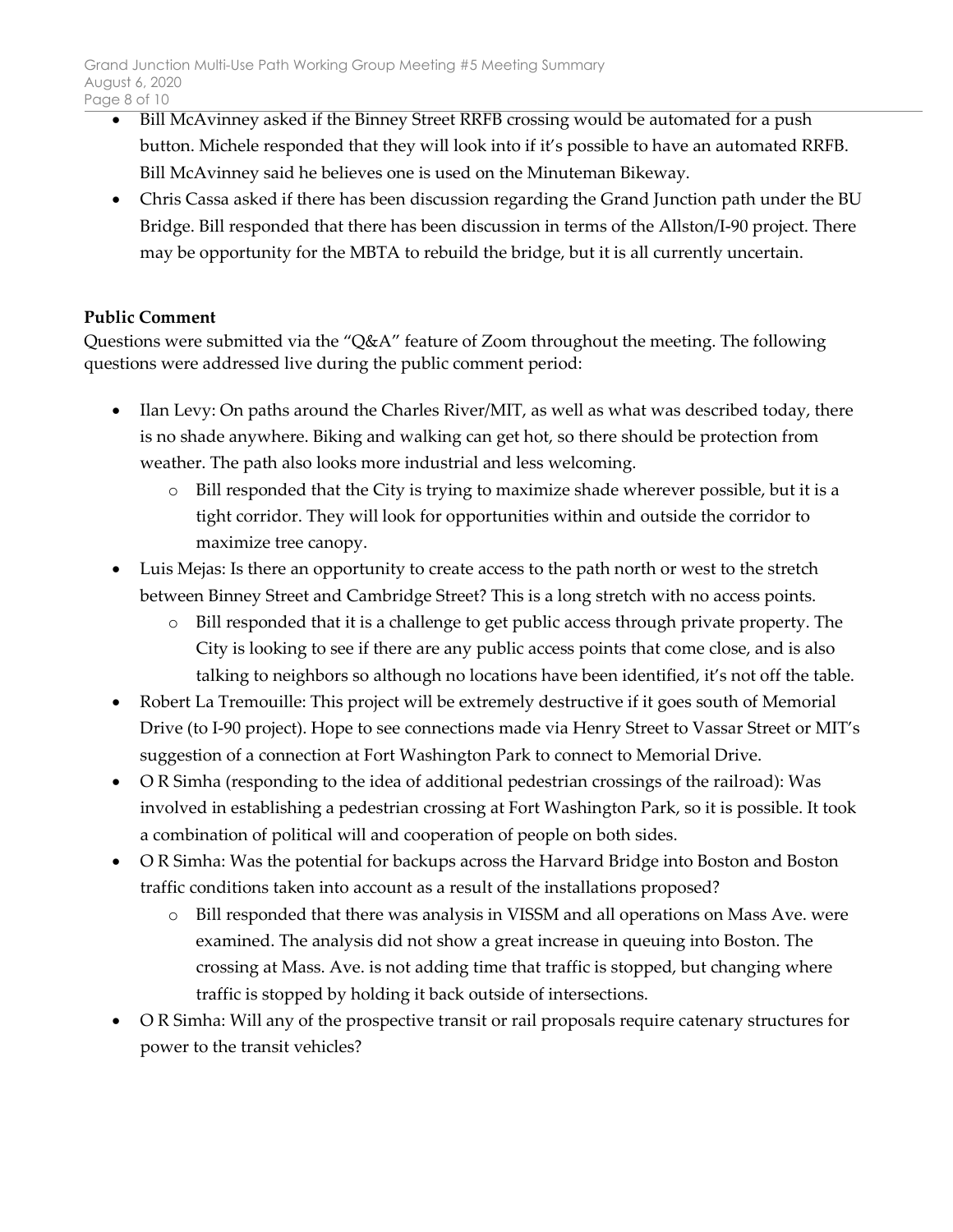o Bill responded that this project not looking at what future transit options might be. At this point they are making sure the space is available in the ROW so there could be two track transit in addition to path in the future.

Due to time constraints, the following questions were answered by City staff in the Q&A panel:

- Jason Stockmann: Between Binney and Cambridge St, will the GJT be on the east or west side of the tracks? Will it be possible to create a pedestrian connection to the Linden Park Neighborhood (Cornelius/Michael/James Ways)? This would be helpful to bike commuters from this part of Wellington-Harrington who wish to avoid biking on Cardinal Madeiros, which is not bicycle-friendly. If this neighborhood connection were created, it should be implemented in a way that is sensitive to the neighborhood and addresses any concerns about noise, etc.
	- o The path will be on the west side between Binney + Cambridge. As we advance the path design, we can look at opportunities for pedestrian connections to Linden Park area. We hear your concern about noise.
- Luis Mejias: We really need a crossing between Wellington Harrington and E Cambridge between Binney and Cambridge Street. Has this idea been eliminated?
	- o We hear the desire for an additional crossing. It is difficult to establish new pedestrian crossings across railroads in Massachusetts. The state Department of Transportation has a policy that requires each new pedestrian crossing be created by removing 2 other crossings. For this project, we are looking at how path users are given good connections at the existing street and pedestrian crossings.
- Jason Stockmann: Thanks Jason A. for your question about using the fence for locomotive noise mitigation. We have a problem in Wellington-Harrington with late-night noise from idling locomotives between Binney and Cambridge Streets.
	- o Thanks! We hear your comment.
- Luis Mejias: Please don't fence the path in so it feels confining. 6' should be used sparingly. People on the path will want to be able to see out and people on future trains would be able to see into the path. More visibility is better.
	- o Thanks, Luis. We hear your comment.
- Heather Hoffman: I'm no fan of Ailanthus, but, at this point, the City of Cambridge's tree canopy is depleted enough that I don't support removing any trees at all unless there is absolutely no other way to do something that clearly needs doing. Are you proposing to remove them solely on principle, i.e., that all so-called invasive species must die, no matter what?
	- o Thanks for your comment. We're continuing to look at a tree and planting plan for the project. In general, our project team would advocate for removing ailanthus on principal. Ailanthus is a fast growing tree that will displace the native species we want